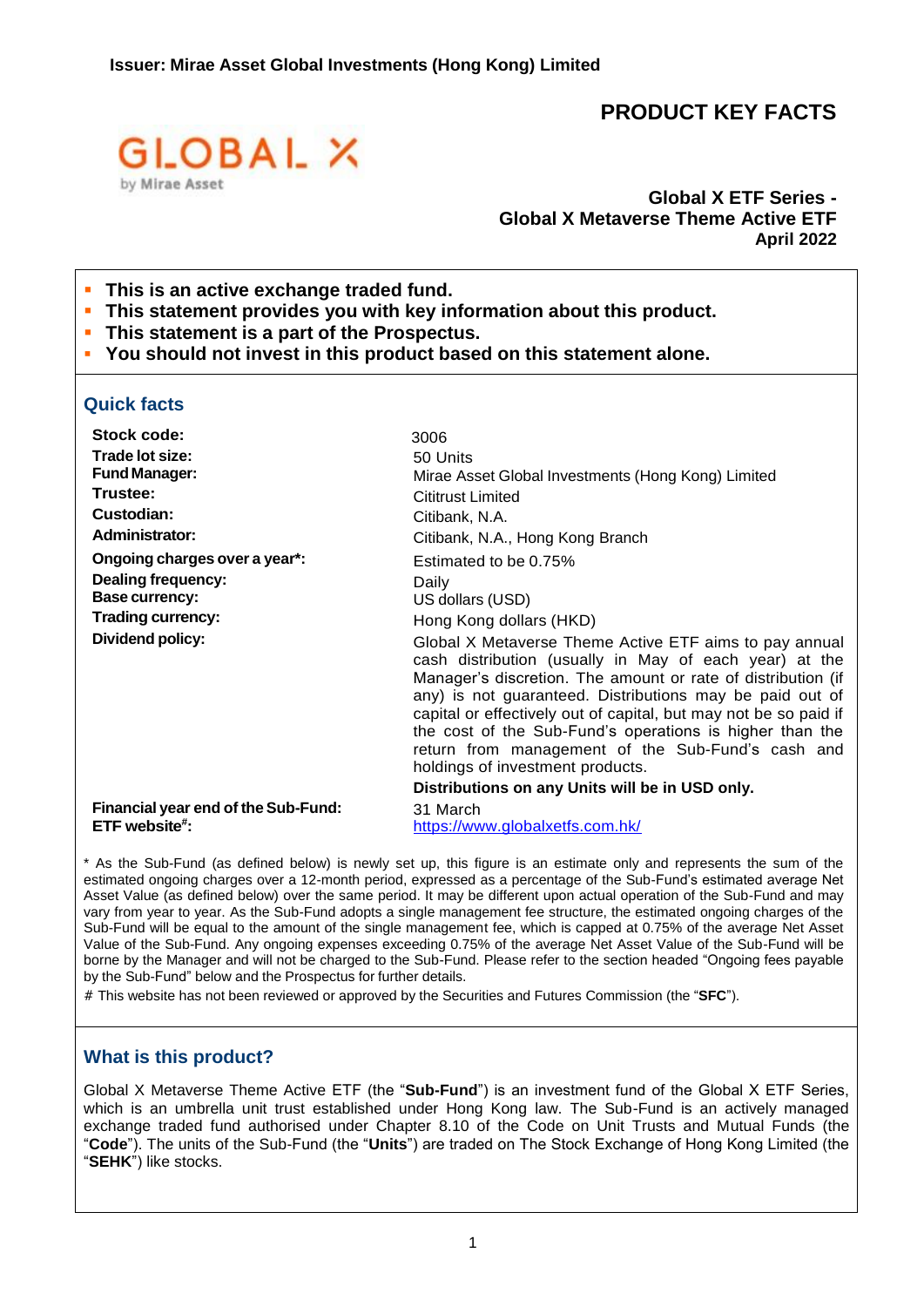# **Objective and investment strategy**

# **Objective**

The Sub-Fund's investment objective is to achieve long term capital growth by primarily investing in companies which engage in activities relating to or provide products, services or technologies that enable the development and operation of the Metaverse (as defined below) (the "**Metaverse Business**").

### **Investment strategy**

In seeking to achieve the Sub-Fund's investment objective, the Sub-Fund will invest primarily (i.e. at least 70% of its net asset value (the "**Net Asset Value**")) in equity securities of companies which are involved in the Metaverse Business.

The securities in which the Sub-Fund will invest (which may include listed American Depositary Receipts ("**ADRs**") and Global Depositary Receipts ("**GDRs**")) may be listed on any exchange globally. The Sub-Fund will invest not more than 50% of its Net Asset Value in A-Shares through the Shanghai-Hong Kong Stock Connect and the Shenzhen-Hong Kong Stock Connect (collectively the "**Stock Connect**"), which may include stocks on the ChiNext Board of the Shenzhen Stock Exchange (the "**SZSE**") and/or the Science and Technology Innovation Board (the "**STAR Board**") of the Shanghai Stock Exchange (the "**SSE**").

In assessing whether a company is involved in the Metaverse Business, the Manager takes into consideration multiple assessment criteria, including, among other things, the revenue/profit generated, the research and development expense, and the business plans in the Metaverse Business of the company.

"**Metaverse**" refers to a virtual-reality space in which users can interact with a computer-generated environment and other users. In its simplest terms, the Metaverse is a digital environment inhabited by digital representations of people and things. The Metaverse supports persistent three-dimensional virtual environments combined with social media, communications and productivity tools, allowing users to interact online in an immersive, virtual representation of the real world. Participants of the Metaverse will be able to interact with one another and the digital environment in real time. Digital environments can go beyond entertainment and extend to other areas. Non-exhaustive examples include physical fitness (e.g. virtual reality sports/fitness) and education (e.g. professional simulation).

The following are categories of companies that may be involved in Metaverse Business in which the Sub-Fund will primarily invest, each of which will account for no more than 40% of the Net Asset Value of the Sub-Fund:

- (i) *Metaverse Technology*  Companies that are involved in the provision of technologies or infrastructure used to develop or operate the Metaverse. Examples of such technologies or infrastructure include the following:
	- a. *Augmented/Virtual Reality*  Companies engaged in the development, operation or distribution of technologies and software that allow individuals and businesses to interact in immersive extended realities. Augmented/virtual reality technology allows full immersion into a digital environment.
	- b. *Blockchain and Non-Fungible Tokens ("NFTs")* Companies engaged in the development, operation or distribution of blockchain technology or NFTs. NFTs use blockchain technology to certify the authenticity and ownership of a specific and unique digital object. NFTs can be used to create a tokenised evidence of title to a unique digital version of an underlying digital asset (such as images, music, videos or other digital content) or physical asset (such as paintings, sculptures, photographs or other tangible assets). When an NFT is created, a unique digital version of the underlying asset is created as a data file using blockchain technology. Since each NFT is secured by a cryptographic key that cannot be deleted, copied or destroyed, it enables the robust verification of one's virtual identity and digital possessions and may be purchased or sold with verifiable security of exclusive ownership and transaction traceability. For example, artists can sell their artwork directly to consumers as an NFT and program in royalties so that they will receive a portion of sales whenever their artwork is sold to a new owner.
	- c. *Digital Payments* Companies engaged in the development, operation or distribution of infrastructure, software and applications related to digital payment processes or platforms, which support transactions and payments in the Metaverse. Examples include companies which facilitate storage and transactions in cryptocurrencies.
- (ii) *Metaverse Platforms* Companies engaged in the provision of content, such as online games,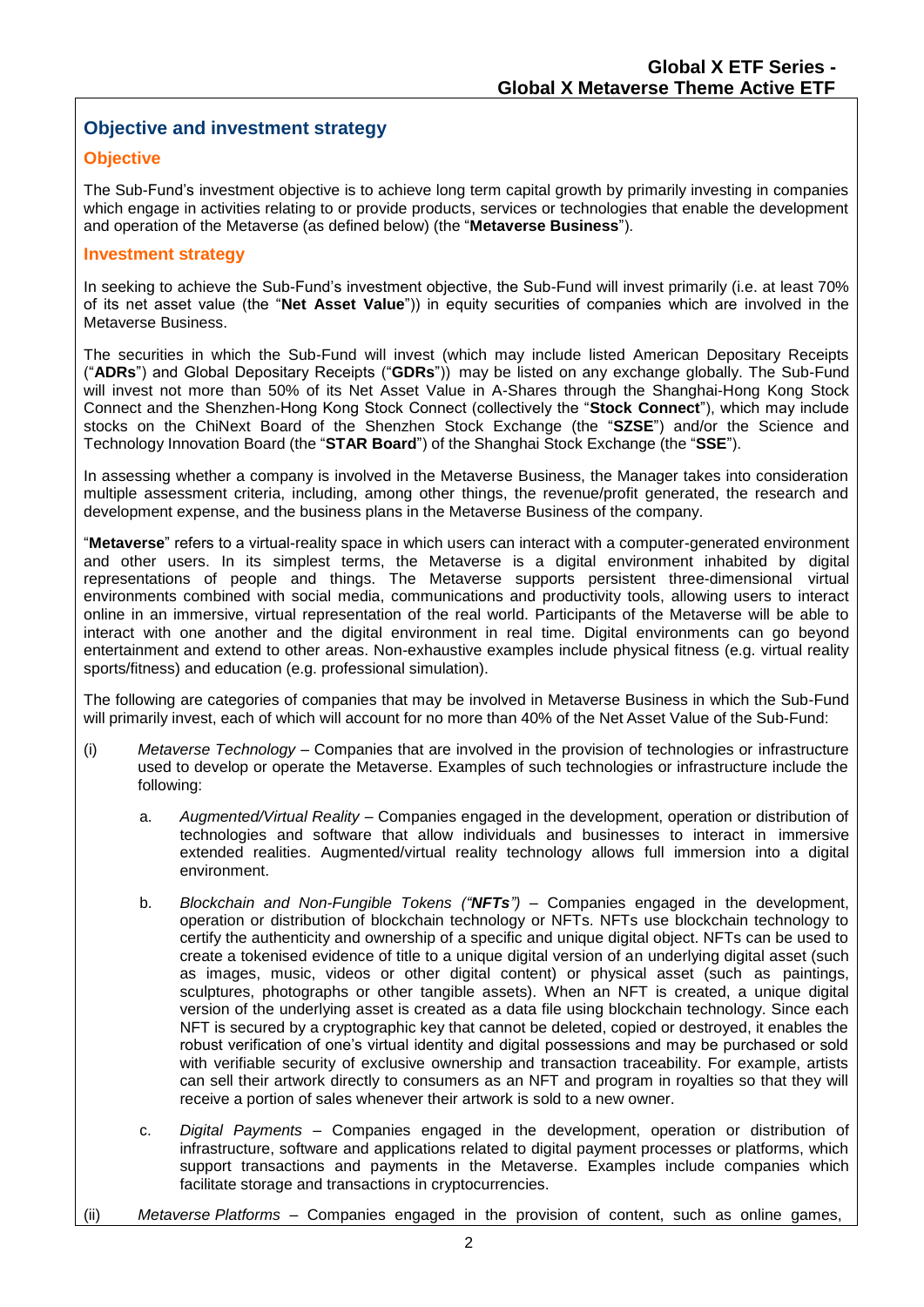concerts, educational programmes or workout trainings, through a non-physical, virtual environment where users and businesses can interact through various kinds of virtual technologies. Examples include online game platforms that allow users to program games and play games created by other users in a virtual environment.

- (iii) *Metaverse Devices*  Companies that are involved in the provision of devices used to access or interact with the Metaverse. This includes the production of wearable devices, audio and sensory equipment or gaming equipment (e.g. virtual reality headsets, holographic devices and gaming consoles) used for interacting in augmented and virtual reality. Companies that are involved in the provision of key components of such devices, such as semiconductors and graphics processing units, are included as well.
- (iv) *Data Processing*  Companies involved in providing computing power to support the Metaverse. This includes high-intensity data processing services such as rendering, data matching and synchronization or motion capturing. Companies that provide ancillary services relating to data processing are included as well, such as the development and provision of data centre, cloud computing and cybersecurity services.

The Sub-Fund will invest no more than 30% of its Net Asset Value in cash or other investment products, such as money market funds (which are authorised under Chapter 8.2 of the Code or eligible schemes under Chapter 7.11A of the Code) in accordance with the requirements of the Code. The Sub-Fund will invest no more than 15% of its Net Asset Value in short term (i.e. maturity less than 3 years) investment-grade bond funds.

Currently, the Manager will not enter into sale and repurchase transactions, reverse repurchase transactions or other similar over-the-counter transactions on behalf of the Sub-Fund. The Manager will seek the prior approval of the SFC (if required), and provide at least one month's prior notice to Unitholders before the Manager engages in any such investments.

The Manager may, on behalf of the Sub-Fund, enter into securities lending transactions with a maximum level of up to 50% and expected level of approximately 20% of its Net Asset Value and is able to recall the securities lent out at any time.

As part of the securities lending transactions, the Sub-Fund must receive cash and/or non-cash collateral of at least 100% of the value of the securities lent (interests, dividends and other eventual rights included) valued on a daily basis. The collateral will be subject to safekeeping by the Trustee or an agent appointed by the Trustee. Non-cash collateral received may not be sold, re-invested or pledged. Any re-investment of cash collateral received shall be subject to the requirements as set out in the Code. To the extent the Sub-Fund undertakes securities lending transactions, all revenues (net of direct and indirect expenses as reasonable and normal compensation for the services rendered by the Manager, a securities lending agent and/or other service providers in the context of such transactions to the extent permitted by applicable legal and regulatory requirements) shall be returned to the Sub-Fund.

The Sub-Fund may invest in financial derivative instruments ("**FDIs**") for non-hedging (i.e. investment) and/or hedging purposes, in order to achieve efficient portfolio management.

The Manager may invest no more than 10% of the Sub-Fund's Net Asset Value in futures for investment and hedging purposes, where the Manager believes such investments will help the Sub-Fund achieve its investment objective and are beneficial to the Sub-Fund. The futures in which the Sub-Fund may invest will be index futures, including but not limited to NASDAQ 100 futures.

The investment strategy of the Sub-Fund is subject to the investment and borrowing restrictions set out in Part 1 of the Prospectus.

# **Use of derivatives / investment in derivatives**

The Sub-Fund's net derivative exposure may be up to 50% of its Net Asset Value.

# **What are the key risks?**

**Investment involves risks. You may suffer substantial / total loss by investing in this Sub-Fund. Please refer to the Prospectus for details including the risk factors.**

**1. General investment risk**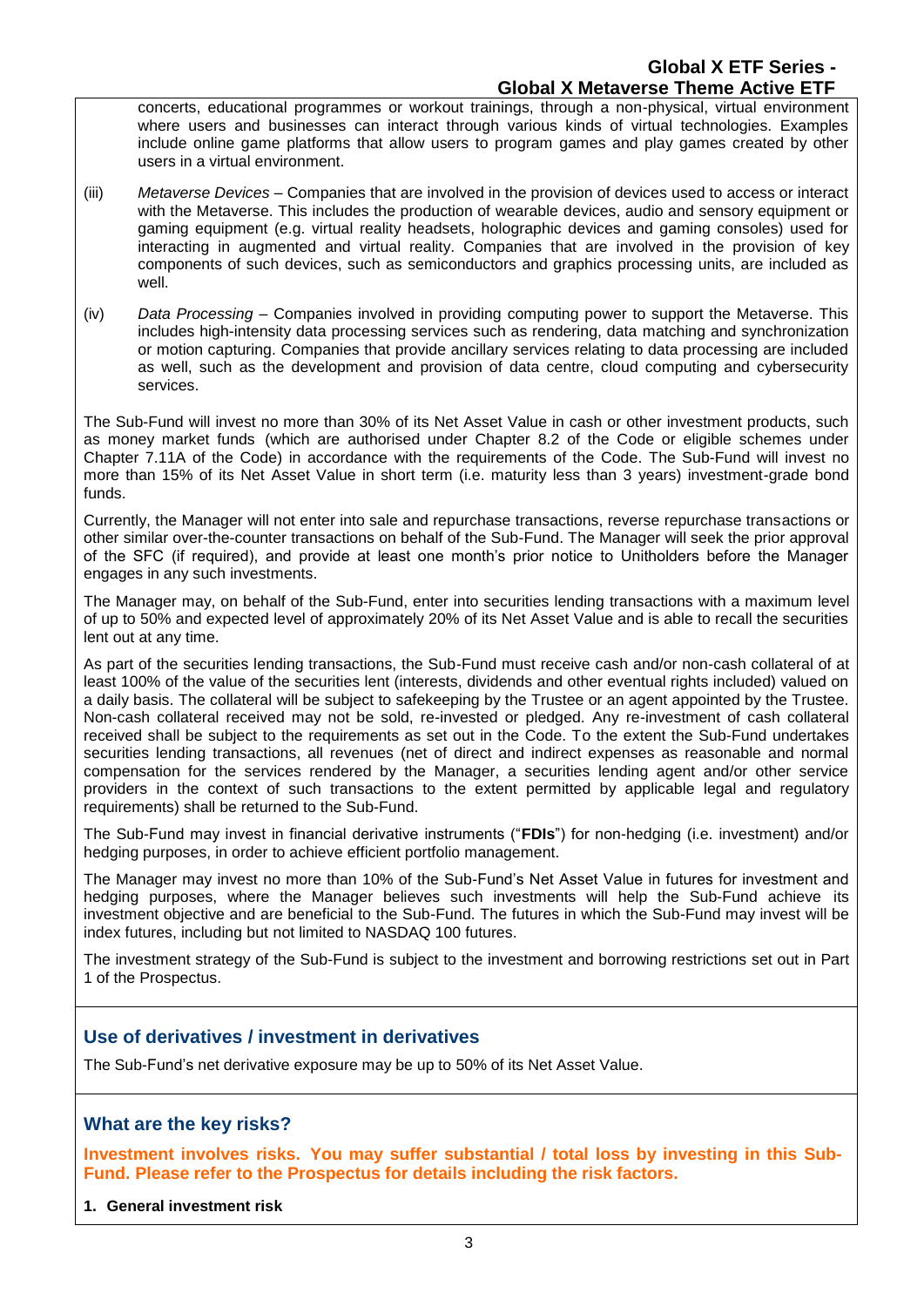• The Sub-Fund's investment portfolio may fall in value due to any of the key risk factors below and therefore your investment in the Sub-Fund may suffer losses. There is no guarantee of the repayment of principal. There is no assurance that the Sub-Fund will achieve its investment objective.

### **2. Active investment management risk**

• The Sub-Fund employs an actively managed investment strategy. The Sub-Fund does not seek to track any index or benchmark, and there is no replication or representative sampling conducted by the Manager. It may fail to meet its objective as a result of the Manager's selection of investments, and/or the implementation of processes which may cause the Sub-Fund to underperform as compared to other index tracking funds with a similar objective.

#### **3. Risk associated with small-capitalisation/mid-capitalisation companies**

• The Sub-Fund may invest in stocks of small-capitalisation/mid-capitalisation companies. The stock of small-capitalisation/mid-capitalisation companies may have lower liquidity and their prices are more volatile to adverse economic developments than those of larger capitalisation companies in general.

### **4. Equity market risk**

• The Sub-Fund's investment in equity securities is subject to general market risks, whose value may fluctuate due to various factors, such as changes in investment sentiment, political and economic conditions and issuer-specific factors.

#### **5. Sector concentration risk**

• The Sub-Fund's investments are concentrated in companies involved in the Metaverse Business, which may experience relatively higher volatility in price performance when compared to other economic sectors. The value of the Sub-Fund may be more volatile than that of a fund having a more diverse portfolio of investments and may be more susceptible to adverse economic, political, policy, liquidity, tax, legal or regulatory event affecting the relevant sector.

#### **6. Metaverse risk**

The Metaverse is a new theme. Some aspects of the Metaverse may be based on untested technologies. The risks that the Metaverse may present to companies involved in the Metaverse Business may not emerge until the technologies are more widely used. The Metaverse may expose users to fraud or scams as certain users or groups of users may engage in fraudulent activities or transactions through the dishonest or illegal use of technologies or services provided by companies involved in the Metaverse Business. Future regulatory developments could also affect the viability of the Metaverse and the business prospects of the companies involved in the Metaverse Business. The values of the companies involved in the Metaverse Business may not be a direct reflection of their connection to the Metaverse, and may be based on other business operations. The Metaverse may not exist on a scale that provides identifiable economic benefit to many or all of the companies involved in the Metaverse Business.

#### **7. Risk related to companies involved in the Metaverse Business**

- Many companies involved in the Metaverse Business have relatively limited operating histories. Prices of the securities of these companies have historically been more volatile than other securities, especially over the short term. Also, companies involved in the Metaverse Business generally face intense competition, both domestically and internationally, which may have an adverse effect on their profit margins. They may have limited markets, financial resources or personnel.
- *Changes in technology risk.* The profitability of companies involved in the Metaverse Business is particularly susceptible to product or service obsolescence due to rapid technological developments, frequent new product or service introduction and unpredictable changes in growth rates and competition for the services of qualified personnel. Failure to introduce new products or services which respond to market demands or development in a timely manner or to achieve general market acceptance for their products or services may have a material adverse effect on these companies' business performance and their profitability.
- *Governmental intervention risk.* Companies in the Metaverse Business are vulnerable to substantial governmental intervention, including restrictions on investments in or import/export of the products of these companies if they are deemed sensitive to relevant national interests. In the event that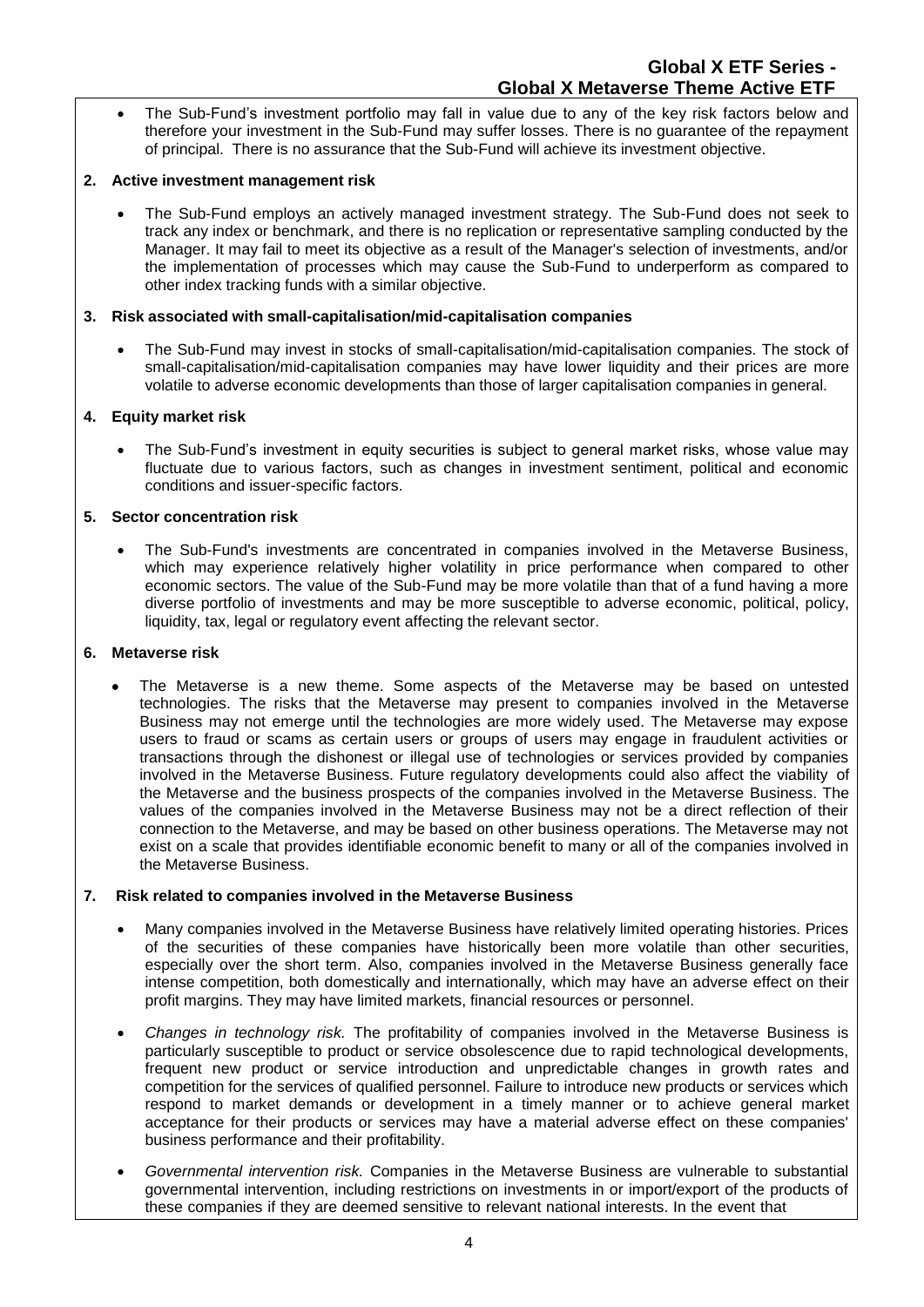investments in these companies and/or access to their products are restricted, whether in whole or in part and in one or more countries, the financial condition and operating results of these companies may be adversely affected.

- *Regulatory risk.* The Metaverse Business is subject to increasing regulatory scrutiny, including laws and regulations with respect to privacy, data protection, content regulation, intellectual property and competition. These laws and regulations are subject to change and uncertain interpretation, and could result in claims, changes to business practices, monetary penalties, increased cost of operations or declines in user growth or user engagement or otherwise undermine the Metaverse Business. They may also delay or impede the development of new products and services. Compliance with the relevant laws and regulations can be costly and may require significant time and attention of the management and technical personnel.
- *Intellectual property risk.* The operations of companies involved in the Metaverse Business are also heavily dependent on intellectual property and licences and the loss of patent, copyright or trademark protections or the loss or revocation of licences could result in undesirable legal, financial, operational and reputational consequences and may adversely affect their profitability.
- *Significant capital investment risk*. As the markets in which companies in the Metaverse Business generally compete face rapidly evolving industry standards as well as frequent new service and product introductions and enhancements, these companies generally incur significant capital investments on the research and development of their products or services and may require substantial expenditures to improve or modify its services, products or infrastructure to adapt to rapid technological changes, which may result in competitive pressure on their capital costs and financial condition and in turn affect their profit margins and may even result in significant operating losses in the foreseeable future. There is also no guarantee that the products or services developed by these companies will be successful or widely accepted by the general market or at all. The operating results of these companies may also be significantly affected by aggressive pricing as well as accelerated rate of technological developments.
- *Cyberattack risk.* Companies involved in the Metaverse Business are prone to failures of or breaches in cybersecurity, which include cyberattacks such as unauthorised access to digital systems through hacking or malicious software coding for the purposes of misappropriating assets or sensitive information, corrupting data or causing operational disruption, or outside attacks such as denial-ofservice attacks through efforts to make network services unavailable to intended users. While companies may be susceptible to network security breaches in general, certain companies involved in the Metaverse Business may be particular targets of hacking and potential theft of proprietary or consumer information or disruptions in service. Such risks, if materialise, could result in substantial loss of business or user data or information and material adverse impact on their performance.
- In addition, the performance of the Sub-Fund may be exposed to risks associated with different sectors and themes, including industrial, consumer discretionary, financial, information technology, robotics and artificial intelligence, semiconductor, video games and e-sports, communication services, entertainment as well as technology (such as augmented/virtual reality, fintech (such as blockchain, NFTs and digital payments), digital infrastructure (such as internet, cloud computing) and other digital infrastructure). Fluctuations in the business for companies in these sectors or themes will have an adverse impact on the Net Asset Value of the Sub-Fund.

#### **8. Risk associated with securities lending transactions**

- Securities lending transactions may involve the risk that the borrower may fail to return the securities lent out in a timely manner or at all. The Sub-Fund may as a result suffer from a loss or delay when recovering the securities lent out. This may restrict the Sub-Fund's ability in meeting delivery or payment obligations from redemption requests.
- As part of the securities lending transactions, the Sub-Fund must receive cash collateral of at least 100% of the valuation of the securities lent valued on a daily basis. However, there is a risk of shortfall of collateral value due to inaccurate pricing of the securities lent or change of value of securities lent. This may cause significant losses to the Sub-Fund.
- By undertaking securities lending transactions, the Sub-Fund is exposed to operational risks such as delay or failure of settlement. Such delays and failure may restrict the Sub-Fund's ability in meeting delivery or payment obligations from realisation requests.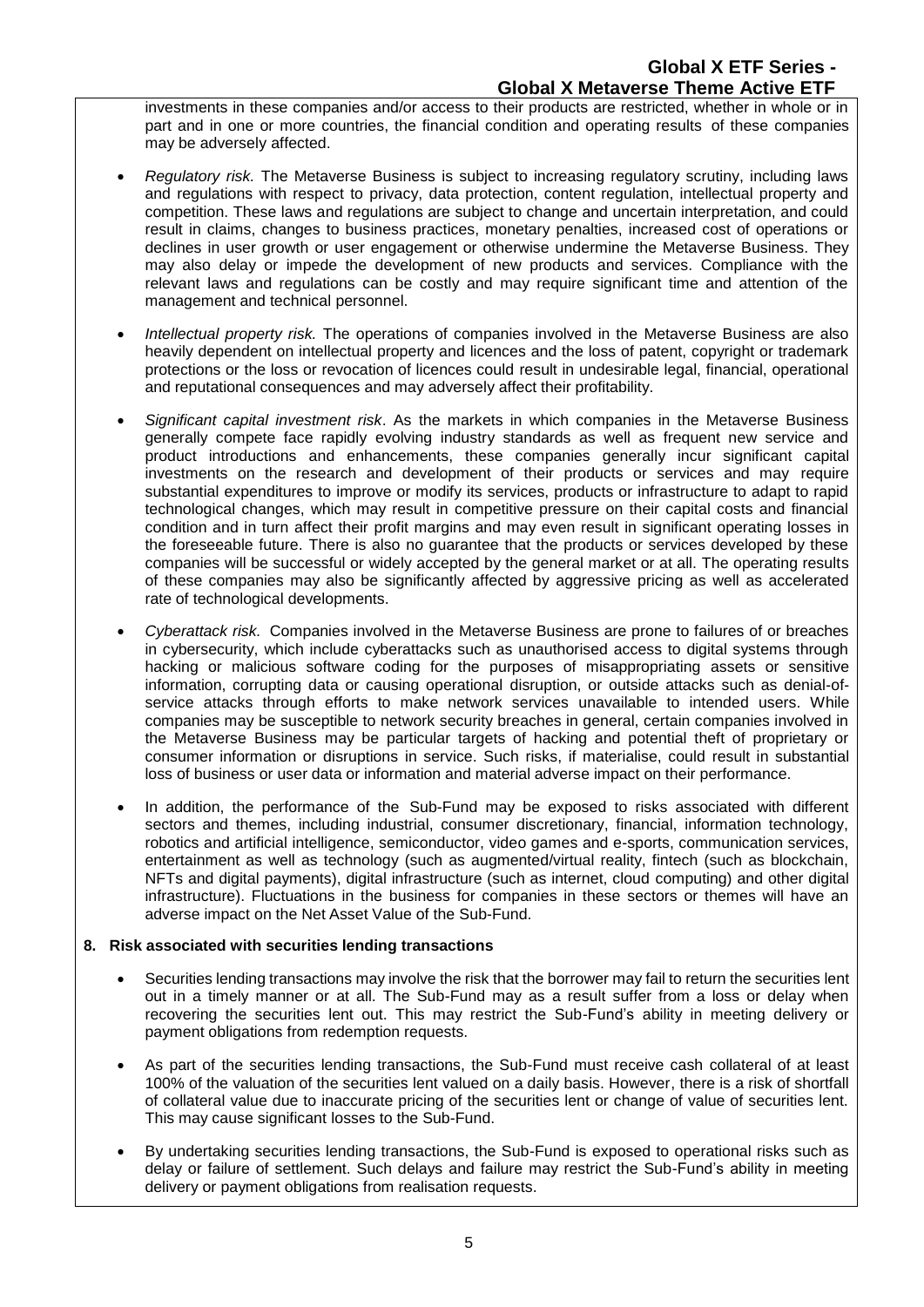## **9. Currency risk**

Underlying investments of the Sub-Fund may be denominated in currencies other than the base currency of the Sub-Fund. In addition, the base currency of the Sub-Fund is USD but the trading currency of the Sub-Fund is in HKD. The net asset value of the Sub-Fund and its performance may be affected unfavourably by fluctuations in the exchange rates between these currencies and the base currency and by changes in exchange rate controls.

#### **10. PRC related risks**

- The PRC is an emerging market. The Sub-Fund invests in PRC companies which may involve increased risks and special considerations not typically associated with investment in more developed markets, such as liquidity risk, currency risks / control, political and economic uncertainties, legal and taxation risks, settlement risks, custody risk and the likelihood of a high degree of volatility.
- The A-Share market in the PRC is highly volatile and may be subject to potential settlement difficulties. Prices of A-Shares may rise and fall significantly and may fluctuate to a greater degree than more developed markets. Such volatility may result in suspension of A-Shares or imposition of other measures by the PRC authorities affecting the dealing/trading of Units, disrupting the creation and redemption of Units, and adversely affecting the value of the Sub-Fund. A Participating Dealer is also unlikely to create or redeem Units if it considers that A-Shares may not be available.
- Securities exchanges in the PRC markets typically have the right to suspend or limit trading in any security traded on the relevant exchange. The government or the regulators may also implement policies that may affect the financial markets. All these may have a negative impact on the Sub-Fund.

#### **11. USD distributions risk**

• Investors should note that Unitholders will only receive distributions in USD and not HKD. In the event the relevant Unitholder has no USD account, the Unitholder may have to bear the fees and charges associated with the conversion of such distribution from USD into HKD or any other currency. Unitholders are advised to check with their brokers concerning arrangements for distributions.

#### **12. Risks associated with ADRs and GDRs**

- Exposure to ADRs and GDRs may generate additional risks compared to a direct exposure to the underlying stocks, including the risk of non-segregation of the underlying stocks held by the depositary bank from the bank's own assets and liquidity risks (as ADRs and GDRs are often less liquid than the underlying stocks). Bankruptcy events in respect of the depositary banks may lead to trading suspension and thereafter a freeze of the price of ADRs or GDRs affected, which may negatively affect the performance and/or liquidity of the Sub-Fund.
- Also, holders of ADRs and GDRs generally do not have the same right as the direct shareholders of the underlying stocks. The performance of ADRs and GDRs may also be impacted by the related fees, for example fees charged by banks for the custody of underlying assets of depositary receipts.

#### **13. Stock Connect risks**

The relevant regulations and rules on the Stock Connect are subject to change which may have potential retrospective effect. The Stock Connect is subject to quota limitations. Where a suspension in the trading through the Stock Connect is effected, the Sub-Fund's ability to invest in A-Shares or access the PRC markets through the programme will be adversely affected. In such event, the Sub-Fund's ability to achieve its investment objective could be negatively affected.

#### **14. ChiNext market and/or STAR Board risks**

- *Higher fluctuation on stock prices and liquidity risk*  Listed companies on the ChiNext market and/or the STAR Board are usually of emerging nature with smaller operating scale. They are subject to wider price fluctuation limits, and due to higher entry thresholds for investors may have limited liquidity, compared to other boards. Hence, companies listed on these boards are subject to higher fluctuation in stock prices and liquidity risks and have higher risks and turnover ratios than companies listed on the Main Board of the SZSE and the SSE (collectively, the "**Main Boards**").
- *Over-valuation risk*  Stocks listed on the ChiNext market and/or the STAR Board may be overvalued and such exceptionally high valuation may not be sustainable. Stock price may be more susceptible to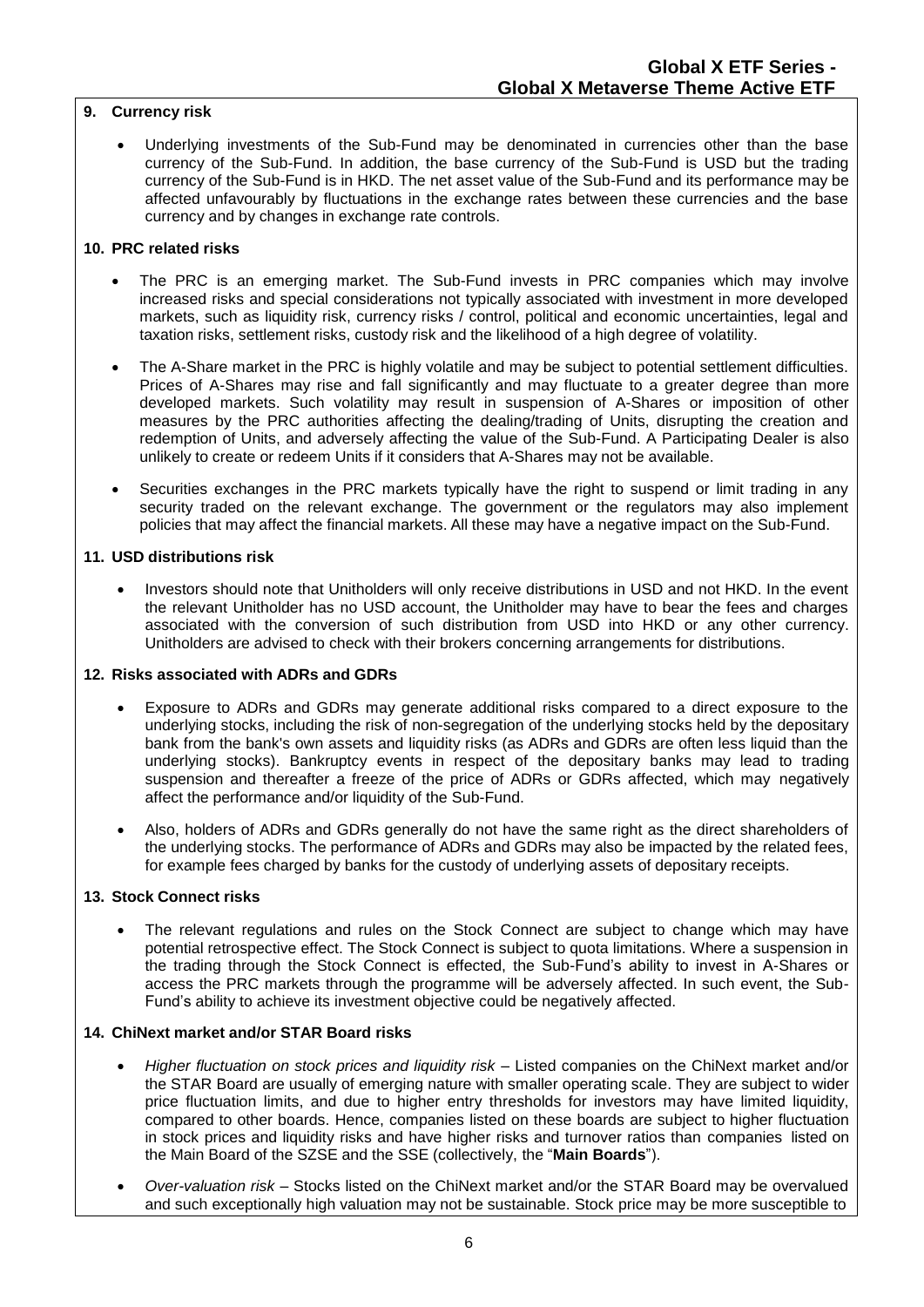manipulation due to fewer circulating shares.

- *Differences in regulation* The rules and regulations regarding companies listed on the ChiNext market and the STAR Board are less stringent in terms of profitability and share capital than those on the Main Boards.
- *Delisting risk*  It may be more common and faster for companies listed on the ChiNext market and/or the STAR Board to delist. This may have an adverse impact on the Sub-Fund if the companies that it invests in are delisted.
- *Concentration risk*  The STAR Board is a newly established board and may have a limited number of listed companies during the initial stage. Investments in the STAR Board may be concentrated in a small number of stocks and subject the Sub-Fund to higher concentration risk.
- Investments in the ChiNext market and/or the STAR Board may result in significant losses for the Sub-Fund and its investor.

#### **15. PRC tax risk**

- There are risks and uncertainties associated with the current PRC tax laws, regulations and practice in respect of capital gains realised via the Stock Connect on the Sub-Fund's investments in the PRC (which may have retrospective effect). Any increased tax liabilities on the Sub-Fund may adversely affect the Sub-Fund's value.
- Based on professional and independent tax advice, the Sub-Fund will not make any withholding corporate income tax provision on the gross realised or unrealised capital gains derived from the trading of A-Shares via the Stock Connect.
- If actual tax is collected by the State Taxation Administration of the PRC and the Sub-Fund is required to make payments reflecting tax liabilities for which no provision has been made, the Net Asset Value of the Sub-Fund may be adversely affected, as the Sub-Fund will ultimately have to bear the full amount of tax liabilities. In this case, the tax liabilities will only impact Units in issue at the relevant time, and the then existing Unitholders and subsequent Unitholders will be disadvantaged as such Unitholders will bear, through the Sub-Fund, a disproportionately higher amount of tax liabilities as compared to that borne at the time of investment in the Sub-Fund.

#### **16. Risks associated with investment in FDIs**

• Risks associated with FDIs include counterparty/credit risk, liquidity risk, valuation risk, volatility risk and over-the-counter transaction risk. FDIs are susceptible to price fluctuations and higher volatility, and may have large bid and offer spreads and no active secondary markets. The leverage element/component of an FDI can result in a loss significantly greater than the amount invested in the FDI by the Sub-Fund. Exposure to FDIs may lead to a high risk of significant loss by the Sub-Fund.

#### **17. Risk associated with investing in other collective investment schemes/funds**

The underlying funds in which the Sub-Fund may invest may not be regulated by the SFC. There will be additional costs involved when investing into these underlying funds. There can also be no assurance that an underlying fund's investment strategy will be successful or that its investment objective will be achieved. There is also no guarantee that the underlying funds will always have sufficient liquidity to meet the Sub-Fund's redemption requests as and when made.

#### **18. Trading risk**

- The trading price of the Units on the SEHK is driven by market factors such as the demand for and supply of the Units. Therefore, the Units may trade at a substantial premium or discount to the Sub-Fund's Net Asset Value.
- As investors will pay certain charges (e.g. trading fees and brokerage fees) to buy or sell Units on the SEHK, investors may pay more than the Net Asset Value per Unit when buying Units on the SEHK, and may receive less than the Net Asset Value per Unit when selling Units on the SEHK.

#### **19. Trading differences risks**

• The securities in which the Sub-Fund may invest may be listed on any exchange globally. As the relevant stock exchanges may be open when the Units in the Sub-Fund are not priced, the value of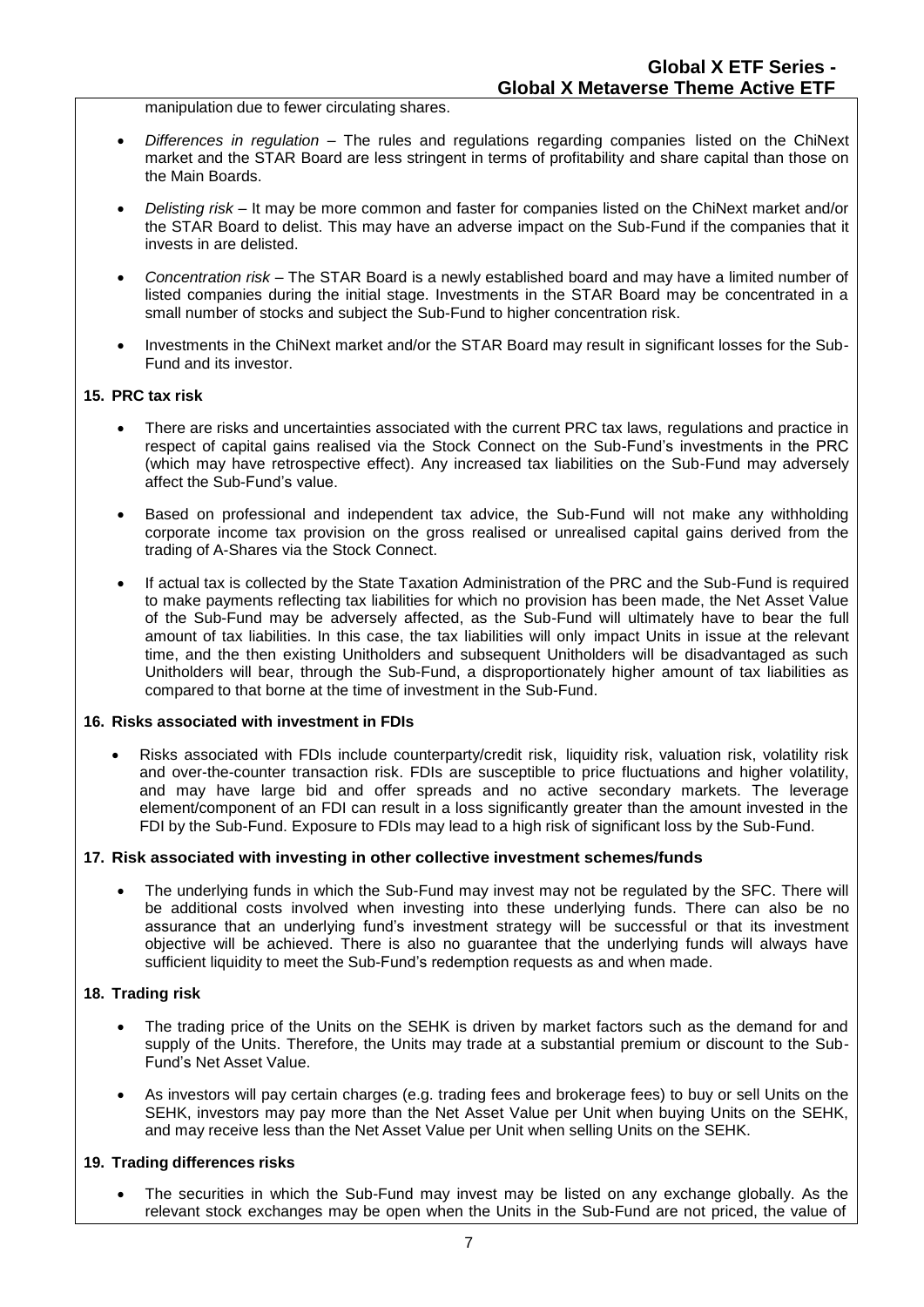the securities in the Sub-Fund's portfolio may change on days when investors will not be able to purchase or sell the Sub-Fund's Units.

• Differences in trading hours between the relevant stock exchanges and the SEHK may also increase the level of premium or discount of the Unit price to its Net Asset Value.

#### **20. Termination risk**

• The Sub-Fund may be terminated early under certain circumstances, for example, where the size of the Sub-Fund falls below HKD50 million (or its equivalent in the Sub-Fund's base currency). Investors may not be able to recover their investments and suffer a loss when the Sub-Fund is terminated.

#### **21. Reliance on market maker risks**

• Although the Manager will use its best endeavours to put in place arrangements so that at least one market maker will maintain a market for the Units and that at least one market maker gives not less than three months' notice prior to terminating market making arrangement under the relevant market maker agreement, liquidity in the market for the Units may be adversely affected if there is no or only one market maker for the Units. There is also no guarantee that any market making activity will be effective.

#### **22. Distributions out of or effectively out of capital risk**

• Payments of distributions out of capital and/or effectively out of capital amounts to a return or withdrawal of part of an investor's original investment or from any capital gains attributable to that original investment. Any such distributions involving payment of dividends out of capital or effectively out of capital of the Sub-Fund may result in an immediate reduction in the Net Asset Value per Unit of the Sub-Fund and will reduce the capital available for future investment.

# **How has the Sub-Fund performed?**

Since the Sub-Fund is newly set up, there is insufficient data available to provide a useful indication of past performance to investors.

# **Is there any guarantee?**

The Sub-Fund does not have any guarantees. You may not get back the amount of money you invest.

# **What are the fees and charges?**

# **Charges incurred when trading the Sub-Fund on SEHK**

| <b>Fee</b>                 | What you pay                                  |
|----------------------------|-----------------------------------------------|
| <b>Brokerage fee</b>       | Market rates                                  |
| <b>Transaction levy</b>    | $0.0027\%$ <sup>1</sup> of the trading price  |
| <b>Financial Reporting</b> |                                               |
| Council ("FRC")            | $0.00015\%$ <sup>2</sup> of the trading price |
| transaction levy           |                                               |
| <b>Trading fee</b>         | $0.005\%$ <sup>3</sup> of the trading price   |
| <b>Stamp duty</b>          | Nil                                           |

<sup>1</sup> Transaction levy of 0.0027% of the trading price of the Units, payable by each of the buyer and the seller.

<sup>2</sup> FRC transaction levy of 0.00015% of the trading price of the Units, payable by each of the buyer and the seller.

<sup>3</sup> Trading fee of 0.005% of the trading price of the Units, payable by each of the buyer and the seller.

#### **Ongoing fees payable by the Sub-Fund**

The following expenses will be paid out of the Sub-Fund. They affect you because they reduce the Net Asset Value of the Sub-Fund which may affect the trading price.

#### **Annual rate (as a % of the Sub-Fund's Net Asset Value)**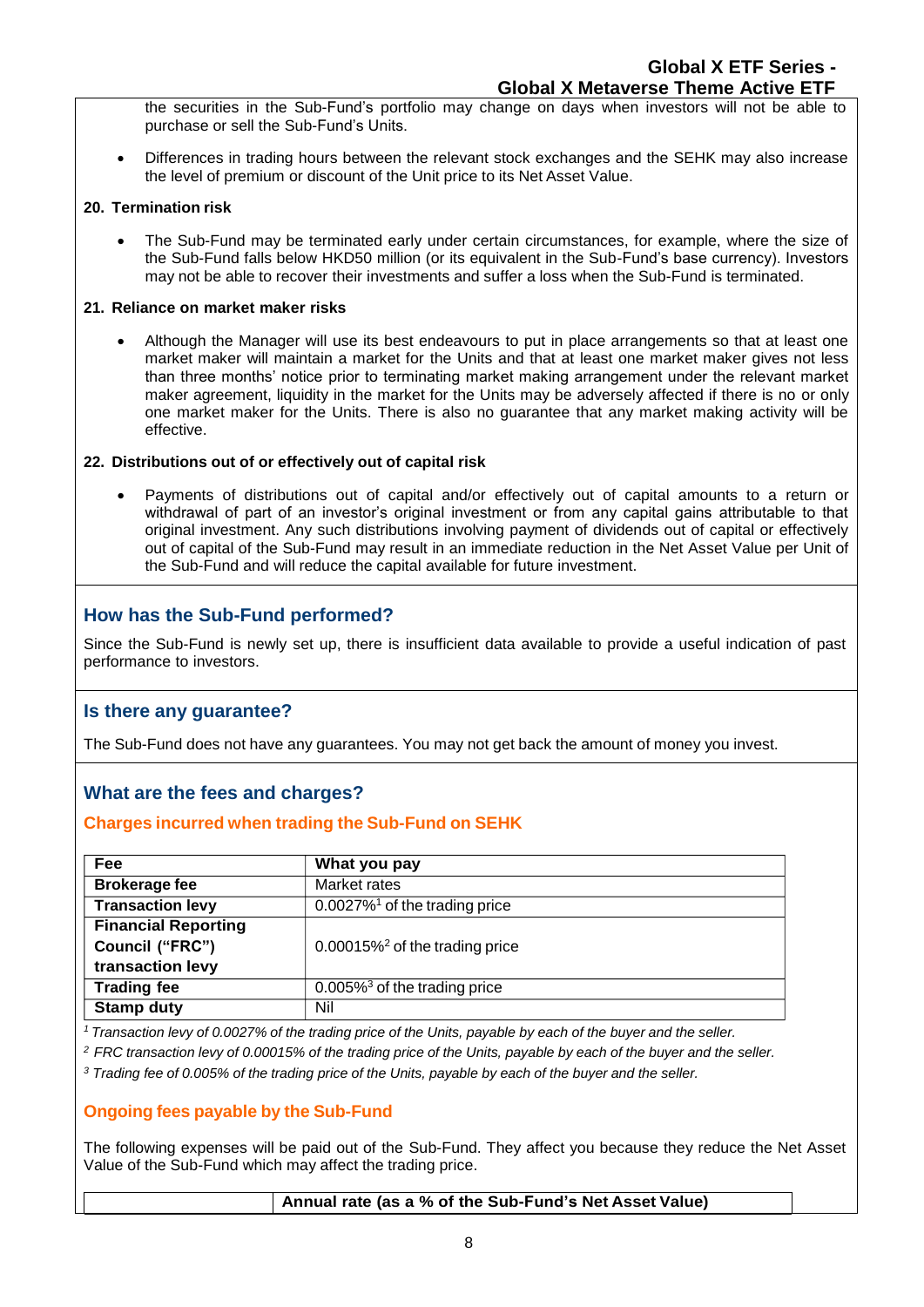| Management fee*           | Currently 0.75% per annum                                |
|---------------------------|----------------------------------------------------------|
| <b>Trustee fee</b>        | Included in the Single Management Fee (as defined below) |
| Performance fee           | Not applicable                                           |
| <b>Administration fee</b> | Not applicable                                           |
| <b>Registrar fee</b>      | Included in the Single Management Fee (as defined below) |

*\* The management fee is a single flat fee, payable out of the assets of the Sub-Fund, to cover all of the costs, fees and expenses associated with the Sub-Fund (the "Single Management Fee"), including the fees payable to the Manager for portfolio management services, Manager's servicing fee (if any), Trustee's fee, Registrar's fee, Service Agent's fees and operational fees of the Sub-Fund. Any costs, fees and expenses associated with the Sub-Fund exceeding the Single Management Fee shall be borne by the Manager and shall not be charged to the Sub-Fund. For the avoidance of doubt, the Single Management Fee does not include (to the extent not included in the operational fees as set out in the Prospectus) any costs, fees and expenses payable by investors on the creation and realisation of units, such as the fees to participating dealers, brokerage fees, transaction levy, trading fee and stamp duty, or any extraordinary or exceptional costs and expenses (such as litigation expenses) as may arise from time to time and any tax liabilities in respect of the Sub-Fund which will be paid separately out of the assets of the Sub-Fund.*

Please note that the Single Management Fee may be increased up to a permitted maximum amount by providing one month's prior notice to Unitholders. Please refer to the section headed "Fees and Charges" of the Prospectus for details.

# **Other fees**

You may have to pay other fees when dealing in the Units of the Sub-Fund. Please refer to the Prospectus for details.

# **Additional information**

You can find the following information of the Sub-Fund in English and Chinese (unless otherwise specified) at the following website at<https://www.globalxetfs.com.hk/> (which has not been reviewed or approved by the SFC):

- the Prospectus and this product key facts statement in respect of the Sub-Fund (as revised from time to time);
- the latest annual audited financial reports and interim unaudited financial reports (in English only);
- any public announcements made by the Sub-Fund, including information with regard to the Sub-Fund, notices of suspension of creation and redemption of Units, suspension of calculation of the Net Asset Value, changes in fees and charges and suspension and resumption of trading of Units;
- any notices relating to material changes to the Sub-Fund which may have impact on its investors such as material alterations or additions to the Prospectus, this product key facts statement in respect of the Sub-Fund or the constitutive documents of the Sub-Fund;
- the full portfolio information of the Sub-Fund (updated on a daily basis);
- the near real time indicative Net Asset Value per Unit of the Sub-Fund throughout each dealing day (updated every 15 seconds throughout the SEHK trading hours) in HKD;
- the last Net Asset Value of the Sub-Fund in USD only and the last Net Asset Value per Unit of the Sub-Fund in USD and HKD;
- the past performance information of the Sub-Fund;
- the ongoing charges of the Sub-Fund;
- the composition of distributions (i.e. the relative amounts paid out of net distributable income and capital), if any, for a 12-month rolling period;
- the latest list of participating dealers and market makers for the Sub-Fund; and
- the proxy voting policy of the Manager.

The near real time indicative Net Asset Value per Unit in HKD referred to above is indicative and for reference only. This is updated every 15 seconds during SEHK trading hours and is calculated by ICE Data Services.

The near real time indicative Net Asset Value per Unit in HKD is calculated by ICE Data Services using the near real time indicative Net Asset Value per Unit in USD multiplied by a real time HKD:USD foreign exchange rate provided by ICE Data Services Real-Time FX Rate. Since the Net Asset Value per Unit in USD will not be